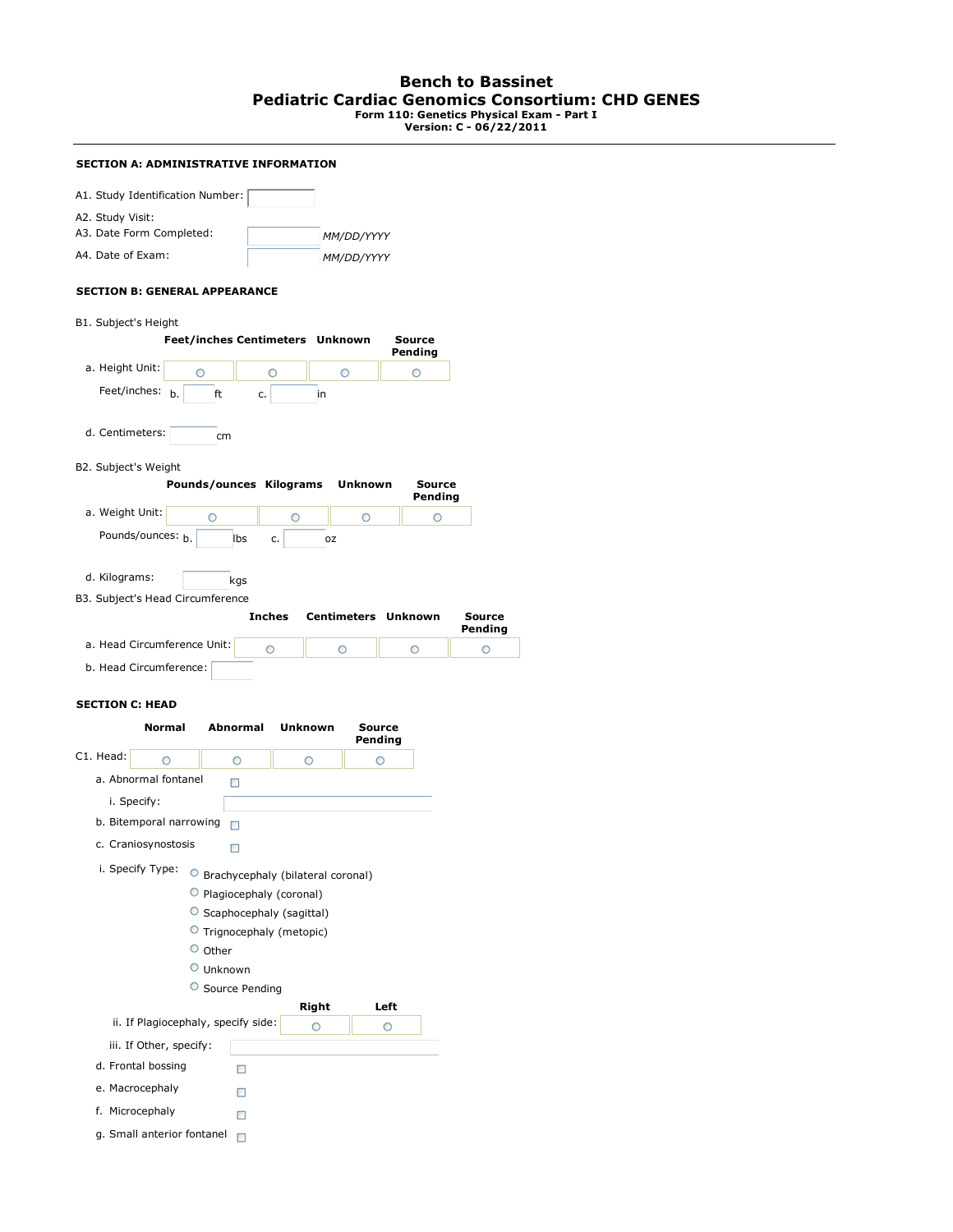|           | h. Triangular face     |          |         |                   |
|-----------|------------------------|----------|---------|-------------------|
| i. Other  |                        | п        |         |                   |
|           | ii. If Other, specify: |          |         |                   |
|           | <b>Normal</b>          | Abnormal | Unknown | Source<br>Pending |
| C2. Hair: | $\bigcirc$             | ◠        |         |                   |
|           | a. Alopecia            |          |         |                   |
|           | b. Sparse              | п        |         |                   |
|           | c. Steely              | п        |         |                   |
| d. Other  |                        |          |         |                   |
|           | i. If Other, specify:  |          |         |                   |
|           |                        |          |         |                   |

## **SECTION D: EYES**

| 3221101101112                          |                            |                |         |                          |         |                   |
|----------------------------------------|----------------------------|----------------|---------|--------------------------|---------|-------------------|
|                                        |                            | Yes            | No      |                          | Unknown | Source<br>Pending |
| D0. Were eye distances measured?       |                            | $\circ$        | $\circ$ |                          | $\circ$ | $\circ$           |
| D1. Inner Canthal Distance:            |                            | cm             |         |                          |         |                   |
| a. Percentile:                         | $\circ$                    |                |         |                          |         |                   |
|                                        | < 5<br>$\circ$<br>$5 - 10$ |                |         |                          |         |                   |
|                                        | $\circ$<br>11-25           |                |         |                          |         |                   |
|                                        | $\circ$<br>$26 - 50$       |                |         |                          |         |                   |
|                                        | O<br>$51 - 75$             |                |         |                          |         |                   |
|                                        | O<br>76-97                 |                |         |                          |         |                   |
|                                        | $\circ$<br>>97             |                |         |                          |         |                   |
| D2. Outer Canthal Distance:            |                            | cm             |         |                          |         |                   |
| a. Percentile:                         | $\circ$<br>< 5             |                |         |                          |         |                   |
|                                        | $\circ$<br>$5 - 10$        |                |         |                          |         |                   |
|                                        | $\circ$<br>$11 - 25$       |                |         |                          |         |                   |
|                                        | $26 - 50$                  |                |         |                          |         |                   |
|                                        | 51-75                      |                |         |                          |         |                   |
|                                        | 76-97                      |                |         |                          |         |                   |
|                                        | >97                        |                |         |                          |         |                   |
| D3. Inter Pupillary Distance:          |                            | cm             |         |                          |         |                   |
| a. Percentile:                         | $\circ$<br><5              |                |         |                          |         |                   |
|                                        | $\circ$<br>$5 - 10$        |                |         |                          |         |                   |
|                                        | $\circ$<br>$11 - 25$       |                |         |                          |         |                   |
|                                        | $\circ$<br>$26 - 50$       |                |         |                          |         |                   |
|                                        | $\circ$<br>51-75           |                |         |                          |         |                   |
|                                        | O<br>76-97                 |                |         |                          |         |                   |
|                                        | O<br>>97                   |                |         |                          |         |                   |
| D4. Eye Distance:<br>$\circ$<br>Normal |                            |                |         |                          |         |                   |
|                                        | $\circ$                    | Hyperteloric   |         |                          |         |                   |
|                                        | $\circ$<br>Hypoteloric     |                |         |                          |         |                   |
|                                        | $\circ$<br>Telecanthus     |                |         |                          |         |                   |
|                                        | O<br>Unknown               |                |         |                          |         |                   |
|                                        | $\circ$                    | Source Pending |         |                          |         |                   |
| <b>Normal</b>                          | Abnormal                   | <b>Unknown</b> |         | <b>Source</b><br>Pending |         |                   |
| D5. Eyes:<br>$\bigcirc$                | $\bigcirc$                 | $\bigcirc$     |         | $\bigcirc$               |         |                   |
| L.                                     | Right                      |                | Left    | Both                     | None    |                   |
| a. Anophthalmia                        | $\circ$                    |                | $\circ$ | $\circ$                  | $\circ$ |                   |
| b. Blue sclera                         | $\circ$                    |                | $\circ$ | $\circ$                  | $\circ$ |                   |
| c. Coloboma Choroidal                  | $\circ$                    |                | O       | O                        | O       |                   |
| d. Coloboma Iris                       | $\circ$                    |                | $\circ$ | $\circ$                  | $\circ$ |                   |
| e. Coloboma Retinal                    | $\circ$                    |                | $\circ$ | $\circ$                  | O       |                   |

 $\frac{1}{\sqrt{2}}$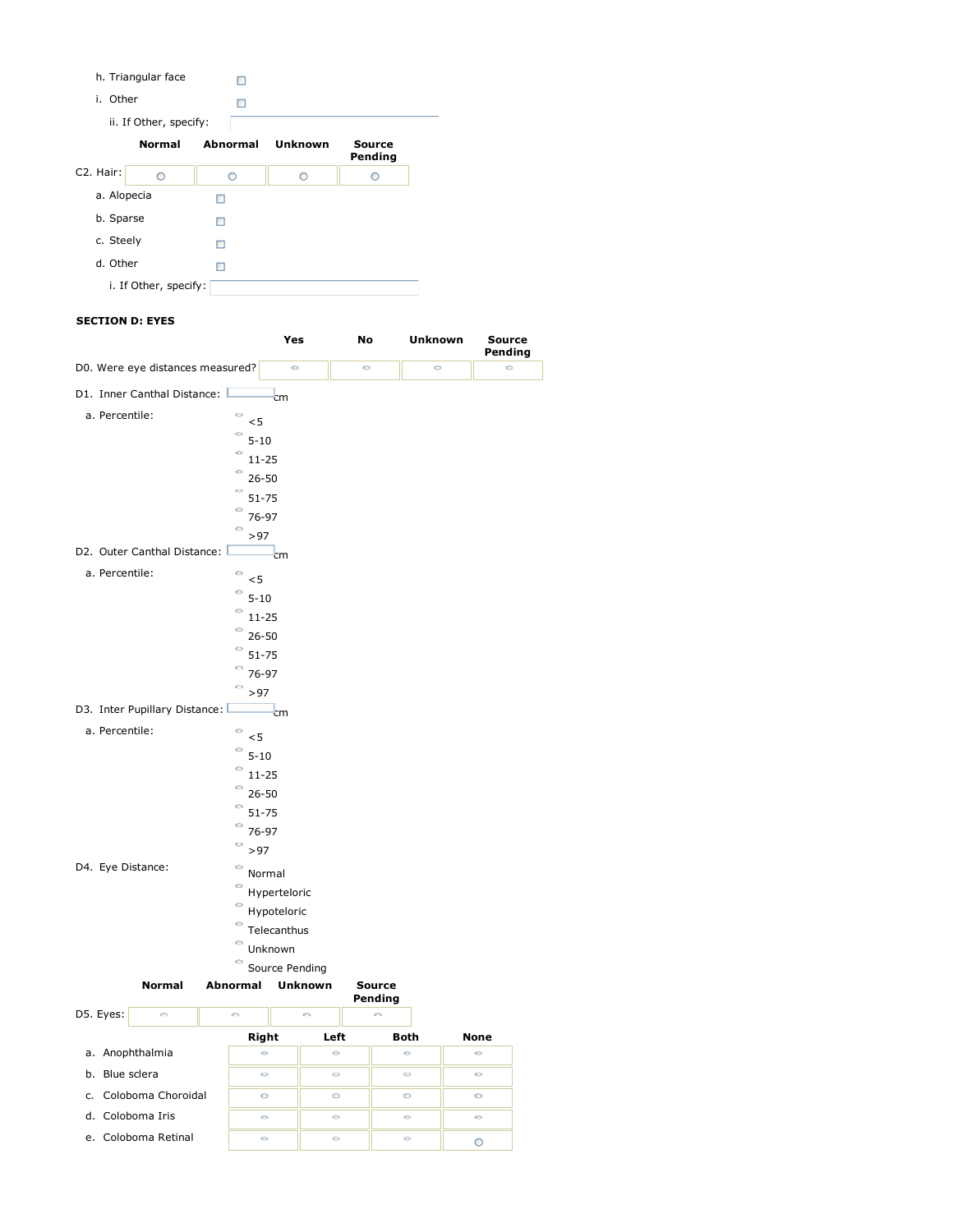|                                   | <b>Right</b> | Left       | <b>Both</b> | <b>None</b> |
|-----------------------------------|--------------|------------|-------------|-------------|
| f.<br>Deep set                    | $\circ$      | $\circ$    | $\circ$     | $\circ$     |
| g. Down Slanting                  | $\circ$      | $\circ$    | $\circ$     | $\circ$     |
| <b>Epicanthal Folds</b><br>h.     | 0            | $\circ$    | $\circ$     | $\circ$     |
| i.<br>Hooded                      | $\circ$      | $\bigcirc$ | $\bigcirc$  | $\bigcirc$  |
| Microphthalmia<br>j.              | $\circ$      | $\circ$    | $\circ$     | $\circ$     |
| Nystagmus<br>k.                   | $\circ$      | $\circ$    | $\circ$     | $\circ$     |
| <b>Periorbital Fullness</b><br>Τ. | $\circ$      | $\circ$    | $\circ$     | $\circ$     |
| m. Proptosis                      | $\circ$      | $\circ$    | $\circ$     | $\circ$     |
| Ptosis<br>n.                      | $\circ$      | $\circ$    | $\circ$     | $\circ$     |
| o. Short Palpebral Fissures       | $\circ$      | $\circ$    | $\circ$     | $\circ$     |
| p. Strabismus                     | $\circ$      | $\circ$    | $\circ$     | $\circ$     |
| Telecanthus<br>q.                 | $\circ$      | $\circ$    | $\circ$     | $\circ$     |
| Other<br>r.                       | $\circ$      | $\circ$    | $\circ$     | $\circ$     |
| . i. If Other, specify:           |              |            |             |             |

# **SECTION E: EAR, NOSE, and MOUTH**

|                | Normal                   | Abnormal        | Unknown        | <b>Source</b><br>Pending |         |
|----------------|--------------------------|-----------------|----------------|--------------------------|---------|
| E1. Ears:      | $\circ$                  | Ó               | $\bullet$      | Ó                        |         |
|                |                          | Right           | Left           | Both                     | None    |
| a. Cupped      |                          | $\circ$         | $\circ$        | $\circ$                  | $\circ$ |
| b.             | Helix, crumpled          | Ó               | Ó              | Ó                        | Ó       |
| c.             | Helix, overfolded        | $\circ$         | $\circ$        | $\circ$                  | $\circ$ |
| d.             | Helix, simple            | $\circ$         | 0              | $\circ$                  | $\circ$ |
| e.             | Helix, squared off       | $\circ$         | $\circ$        | $\circ$                  | $\circ$ |
| f.             | Helix, thick             | O               | $\circ$        | $\circ$                  | Ó       |
| Large<br>g.    |                          | $\circ$         | $\circ$        | $\circ$                  | $\circ$ |
| Low Set<br>h.  |                          | $\circ$         | $\circ$        | $\circ$                  | $\circ$ |
| i.<br>Pit      |                          | 0               | $\circ$        | $\circ$                  | $\circ$ |
| j.             | Posteriorly rotated      | $\circ$         | $\bullet$      | $\circ$                  | $\circ$ |
| k.             | Protuberant              | $\circ$         | $\circ$        | $\circ$                  | $\circ$ |
| Small<br>Τ.    |                          | 6               | $\circ$        | $\circ$                  | $\circ$ |
| m. Tag         |                          | $\circ$         | $\circ$        | $\circ$                  | $\circ$ |
| n. Other       |                          | $\circ$         | $\circ$        | $\circ$                  | $\circ$ |
|                | ni. If Other, specify:   |                 |                |                          |         |
|                | <b>Normal</b>            | <b>Abnormal</b> | <b>Unknown</b> | <b>Source</b><br>Pending |         |
|                |                          |                 |                |                          |         |
| E2. Philtrum:  | $\circ$                  | O               | O              | O                        |         |
| a. Featureless |                          | П               |                |                          |         |
| b. Long        |                          | П               |                |                          |         |
| c. Short       |                          | п               |                |                          |         |
| d. Other       |                          | п               |                |                          |         |
|                | i. If Other, specify:    |                 |                |                          |         |
|                | <b>Normal</b>            | <b>Abnormal</b> | <b>Unknown</b> | Source<br>Pending        |         |
| E3. Nose:      | $\circ$                  | $\circ$         | $\circ$        | $\circ$                  |         |
| a. Beaked      |                          |                 | □              |                          |         |
| b.             | Broad Nasal Root/ Bridge |                 | П              |                          |         |
| c.             | <b>Bulbous Tip</b>       |                 | п              |                          |         |
| d.             | Depressed Nasal Bridge   |                 | □              |                          |         |
| e.             | Hypoplastic Alae Nasae   |                 | П              |                          |         |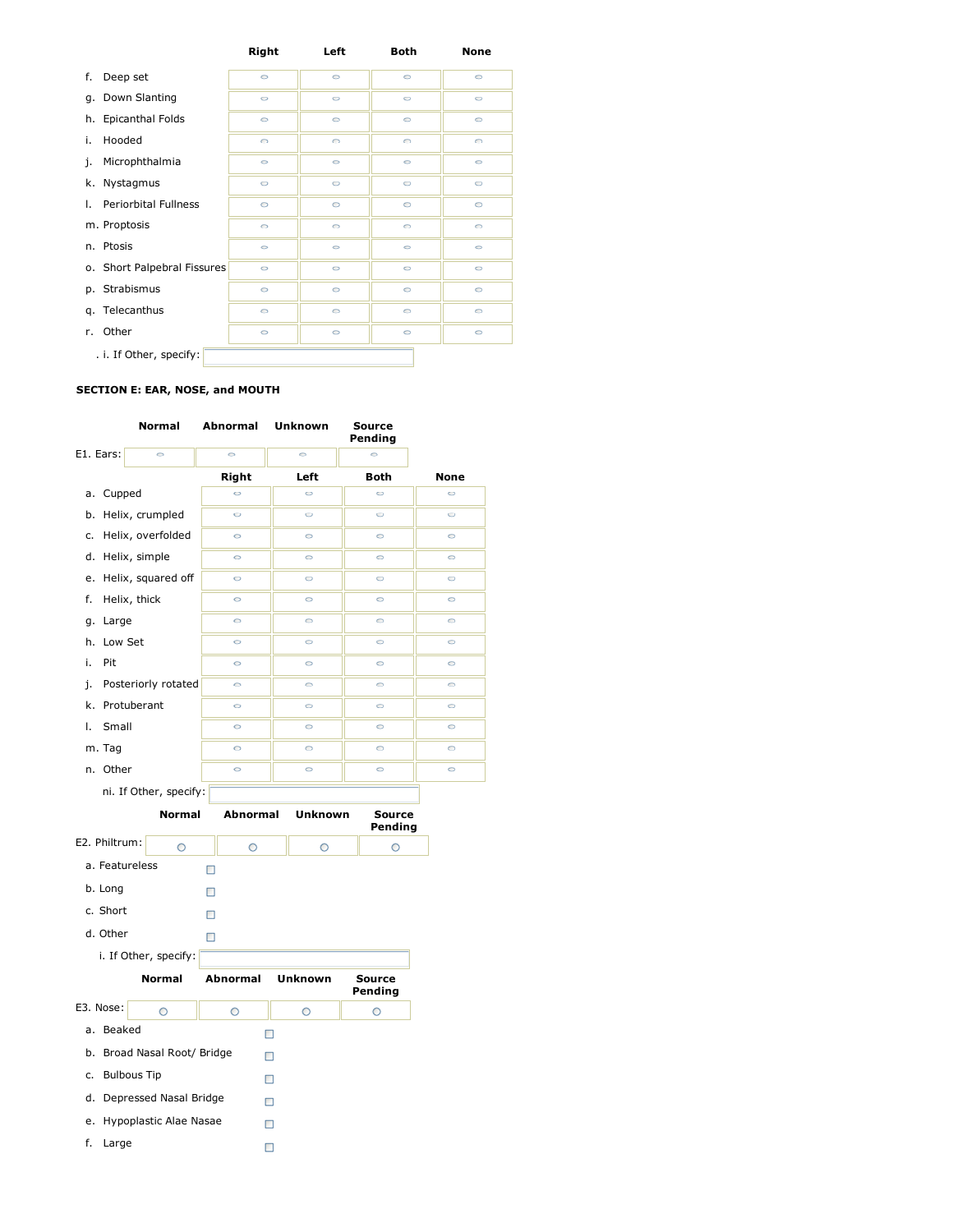|                                        |                   | □            |               |
|----------------------------------------|-------------------|--------------|---------------|
| Nares Narrow<br>h.                     |                   | □            |               |
| Nasal Crease<br>i.                     |                   | □            |               |
| Nasal Dimple<br>j.                     |                   |              |               |
| Prominent Nasal Root/ Bridge<br>k.     |                   | □            |               |
| Small<br>Ι.                            |                   | п            |               |
| m. Other                               |                   | □            |               |
|                                        |                   | □            |               |
| i. If Other, specify:<br><b>Normal</b> | Abnormal          | Unknown      | <b>Source</b> |
|                                        |                   |              | Pending       |
| E4. Mouth:<br>O                        | O                 | O            | O             |
| a. Asymmetric Crying Facies            | П                 |              |               |
| b. Down Turned Corners                 | $\Box$            |              |               |
| c. Macroglossia                        | □                 |              |               |
| d. Micrognathia                        | $\Box$            |              |               |
| e. Large (macrostomia)                 | □                 |              |               |
| f. Small (microstomia)                 | п                 |              |               |
| g. Thin Upper Lip                      | □                 |              |               |
| h. Other                               | □                 |              |               |
| i. If Other, specify:                  |                   |              |               |
| Normal                                 | Abnormal          | Unknown      | Source        |
| E5. Palate:                            | O                 | O            | Pending       |
| O<br>a. Bifid Uvula                    |                   |              | O             |
| b. Cleft Lip                           | □                 |              |               |
|                                        |                   | O Unilateral |               |
|                                        | O<br>$\circ$ No   | Bilateral    |               |
| c. Cleft Palate                        | $\circ$           |              |               |
|                                        | $\circ$ Bilateral | Unilateral   |               |
|                                        | $\circ$ No        |              |               |
|                                        |                   |              |               |
| d. Submucosal Cleft Palate             | □                 |              |               |
| e. High Arched                         | □                 |              |               |
| f. Other                               | □                 |              |               |
| i. If Other, specify:                  |                   |              |               |
| <b>Normal</b>                          | Abnormal          | Unknown      | Source        |
|                                        |                   |              | Pending       |
| E6. Neck:<br>Ο                         | O                 | O            | O             |
| a. Branchial Cleft/ Cyst               | П                 |              |               |
| b. Broad                               | □                 |              |               |
| c. Excess nuchal skin                  | □                 |              |               |
| d. Long                                | □                 |              |               |
| e. Low posterior hairline              | П                 |              |               |
| f. Short                               | п                 |              |               |
| g. Webbed neck                         | □                 |              |               |
| h. Other                               | □                 |              |               |
| i. If Other, specify:                  |                   |              |               |
| Normal                                 | Abnormal          | Unknown      | <b>Source</b> |
| E7. Teeth:<br>O                        | O                 | O            | Pending<br>O  |
| a. Abnormal dentin/ enamel             | $\Box$            |              |               |
| b. Abnormal shape                      | □                 |              |               |